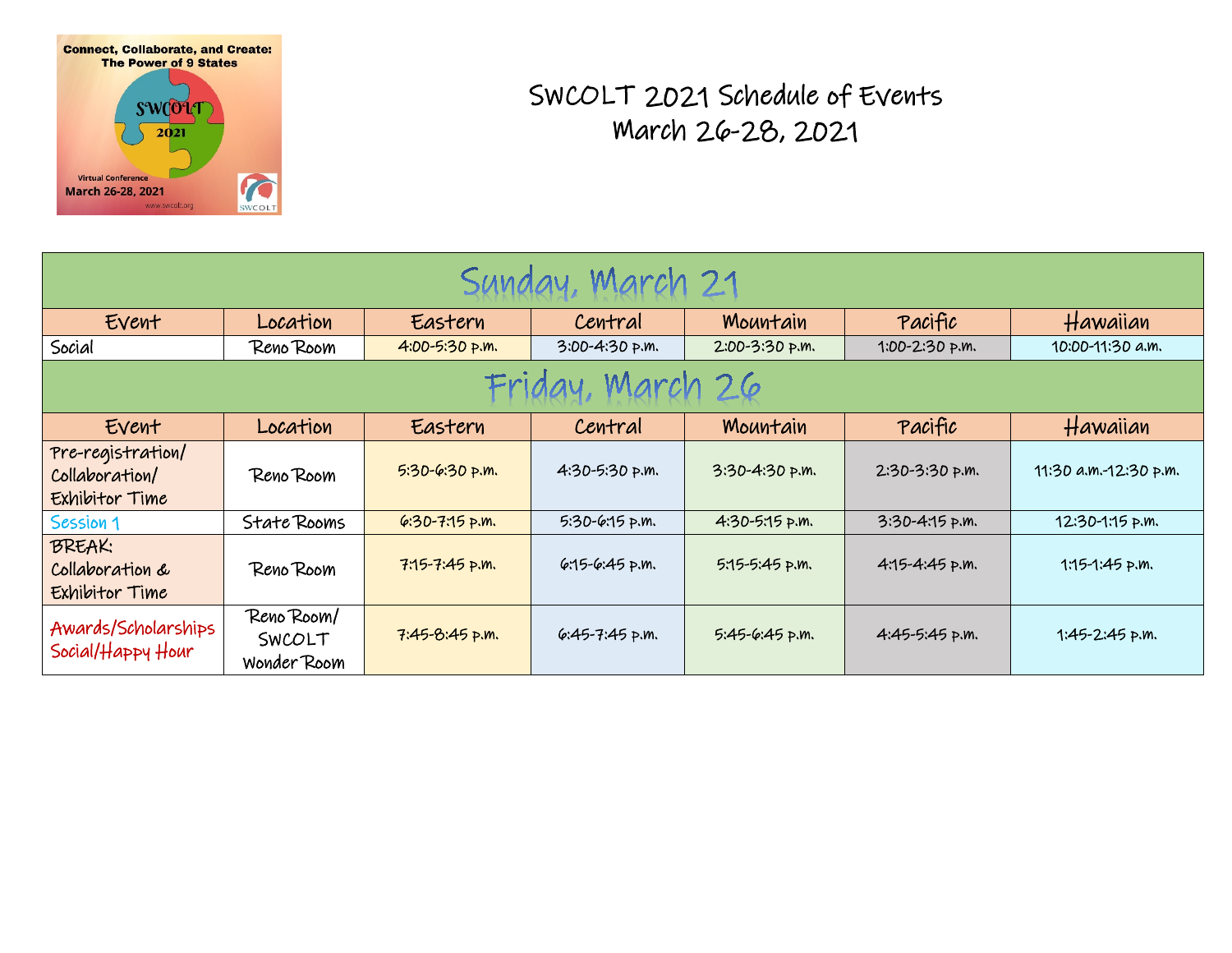

## SWCOLT 2021 Schedule of Events March 26-28, 2021

| Saturday, March 27                                                                   |                                     |                    |                      |                       |                       |                       |  |
|--------------------------------------------------------------------------------------|-------------------------------------|--------------------|----------------------|-----------------------|-----------------------|-----------------------|--|
| Event                                                                                | Location                            | Eastern            | Central              | Mountain              | Pacific               | Hawaiian              |  |
| Sunrise Yoga                                                                         | CA room                             | 12:00-12:45 P.m.   | 11:00-11:45 a.m.     | 10:00-10:45 a.m.      | 9:00-9:45 a.m.        | $6:00-6:45$ a.m.      |  |
| Coffee with 2020<br>Teachers of the Year                                             | NM Room                             |                    |                      |                       |                       |                       |  |
| Collaboration &<br>Exhibitor Time                                                    | Reno Room/<br>Exhibitor Rooms       | 11:00-2:00 p.m.    | 11:00 a.m.-1:00 p.m. | 10:00 a.m.-12:00 p.m. | 9:00-11:00 a.m.       | $6:00-8:00$ a.m.      |  |
| Session 2                                                                            | State Rooms                         | $2:00-2:45$ p.m.   | 1:00-1:45 p.m.       | 12:00-12:45 p.m.      | 11:00-11:45 a.m.      | 8:00-8:45 a.m.        |  |
| <b>BREAK:</b><br>Collaboration &<br>Exhibitor Time                                   | Reno Room/<br>Exhibitor<br>Rooms    | $2:45-3:45$ p.m.   | 1:45-2:45 p.m.       | 12:45-1:45 p.m.       | 11:45 a.m.-12:45 p.m. | $8:45-9:45$ a.m.      |  |
| Session 3                                                                            | State Rooms                         | $3:45 - 4:30$ p.m. | 2:45-3:30 p.m.       | 1:45-2:30 p.m.        | 1245-1:30 p.m.        | 9:45-10:30 a.m.       |  |
| <b>BREAK:</b><br>Collaboration &<br>Exhibitor Time                                   | Reno Room/<br>Exhibitor<br>Rooms    | 4:30-5:00 p.m.     | 3:30-4:00 p.m.       | 2:30-3:00 p.m.        | 1:30-2:00 p.m.        | 10:30-11:00 a.m.      |  |
| Plenary & Teacher of<br>the Year Presentation                                        | Reno Room                           | $5:00-6:15$ p.m.   | 4:00-5:15 p.m.       | $3:00 - 4:15$ p.m.    | 2:00-3:15 p.m.        | 11:00 a.m.-12:15 p.m. |  |
| <b>BREAK:</b><br>Collaboration &<br>Exhibitor Time                                   | Reno<br>Room/Exhibitor<br>Rooms     | $6.15 - 6.45$ p.m. | 5:15-5:45 p.m.       | $4:15 - 4:45$ p.m.    | 315-3:45 p.m.         | 12:15-12:45 p.m.      |  |
| Session 4                                                                            | State Rooms                         | $6:45 - 7:30$ p.m. | 5:45-6:30 p.m.       | 4:45-5:30 p.m.        | 3:45-4:30 p.m.        | 12:45-1:30 p.m.       |  |
| <b>BREAK:</b><br>Collaboration &<br>Exhibitor Time                                   | Reno Room/<br>Exhibitor<br>Rooms    | 7:30-8:30 p.m.     | $6:30 - 7:30$ p.m.   | 5:30-6:30 p.m.        | 4:30-5:30 p.m.        | 1:30-2:30 p.m.        |  |
| Social/Happy Hour<br>*Exhibitor & State Rooms<br>will remain open for<br>socializing | Reno Room/<br>SWCOLT<br>Wonder Room | 8:30-9:30 p.m.     | 7:30-8:30 p.m.       | $6:30 - 7:30$ p.m.    | 5:30-6:30 p.m.        | 2:30-3:30 p.m.        |  |